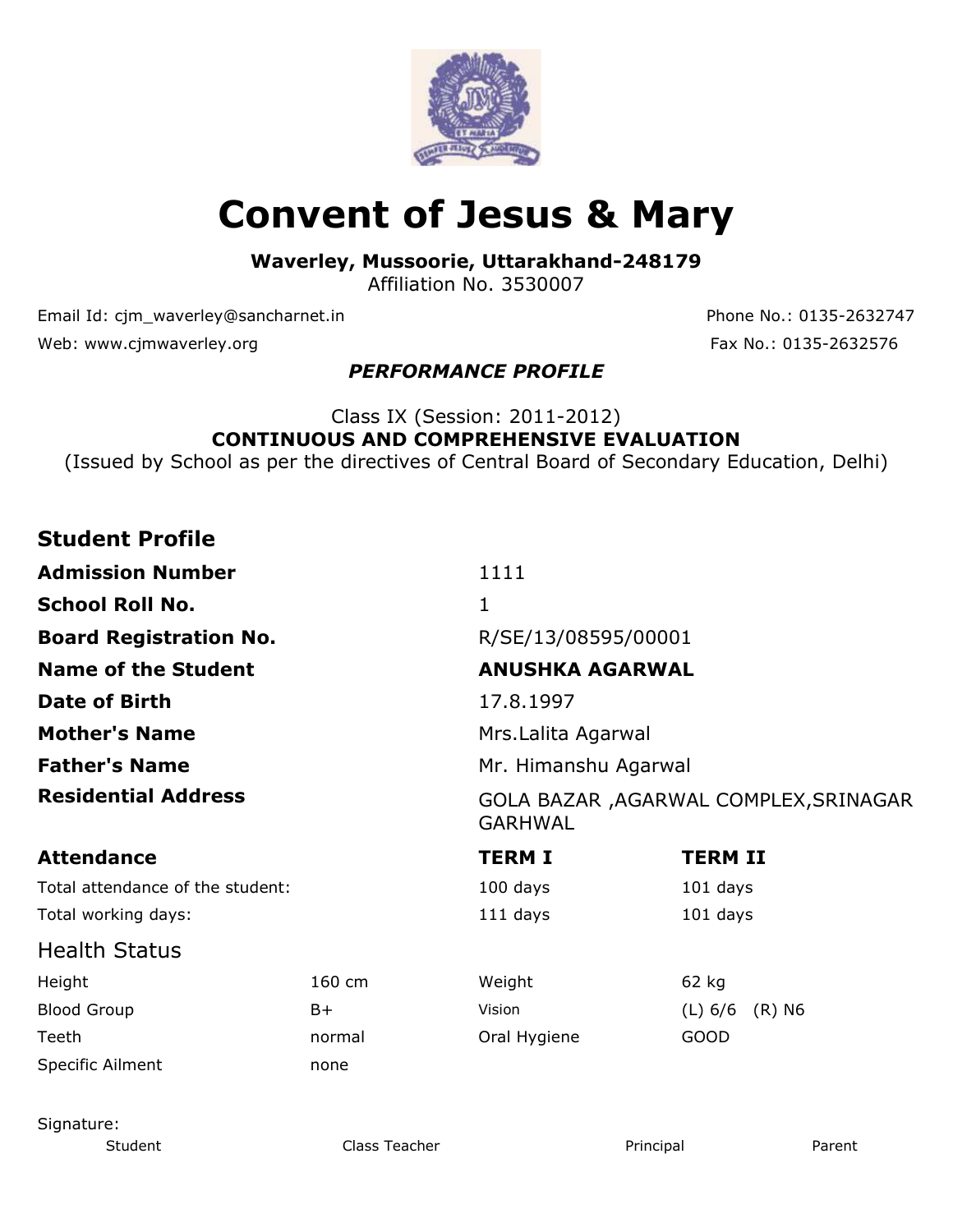#### **PART - 1 ACADEMIC PERFORMANCE : SCHOLASTIC AREAS**

|                        |                |    |                                | <b>TERM I</b>  |                                    |           |    |                               | <b>TERM II</b> |                                  | <b>TERM I+TERM II</b>                       |                              |
|------------------------|----------------|----|--------------------------------|----------------|------------------------------------|-----------|----|-------------------------------|----------------|----------------------------------|---------------------------------------------|------------------------------|
| <b>SUBJECT</b>         | 10             | 10 | 20                             | 30             | 50                                 | 10        | 10 | 20                            | 30             | 50                               | 100                                         | 10                           |
|                        |                |    | FA1  FA2  Total  SA1  <br>(FA) |                | <b>Total</b><br>$\ $ (FA+SA1) $\ $ |           |    | FA3  FA4  Total  SA2 <br>(FA) |                | <b>Total</b><br>$ $ (FA+SA2) $ $ | <b>Total</b><br>(TERM<br>$ $ I+TERM II) $ $ | <b>GRADE</b><br><b>POINT</b> |
| Language I : (English) | B <sub>2</sub> | A2 | B1                             | B1             | <b>B1</b>                          | <b>B2</b> | C1 | B <sub>2</sub>                | <b>B2</b>      | <b>B2</b>                        | <b>B1</b>                                   | 8.0                          |
| Language II : (Hindi)  | B1             | A2 | B1                             | C1             | <b>B2</b>                          | <b>B2</b> | B1 | B1                            | <b>B2</b>      | <b>B2</b>                        | $B1**$                                      | 8.0                          |
| Mathematics            | A2             | A2 | A2                             | C1             | B <sub>2</sub>                     | A2        | A2 | A <sub>2</sub>                | <b>B2</b>      | B1                               | B1                                          | 8.0                          |
| Science                | B1             | A2 | A2                             | B1             | B1                                 | <b>B2</b> | A1 | A2                            | <b>B2</b>      | <b>B1</b>                        | B1                                          | 8.0                          |
| Social Studies         | B1             | A2 | A2                             | C <sub>2</sub> | <b>B2</b>                          | B1        | B1 | <b>B1</b>                     | C1             | B <sub>2</sub>                   | B1 **                                       | 8.0                          |

'\*\*' Upgraded Grade Cumulative Grade Point Average (CGPA): 8

The CGPA is the average of Grade Points obtained in all the subjects excluding additional 6<sup>th</sup> subject as per Scheme of Studies.

An indicative equivalence of Grade Point and Percentage of marks can be computed as

– Subject wise indicative percentage of marks = 9.5 X GP of the subject

- Overall indicative percentage of marks = 9.5 X CGPA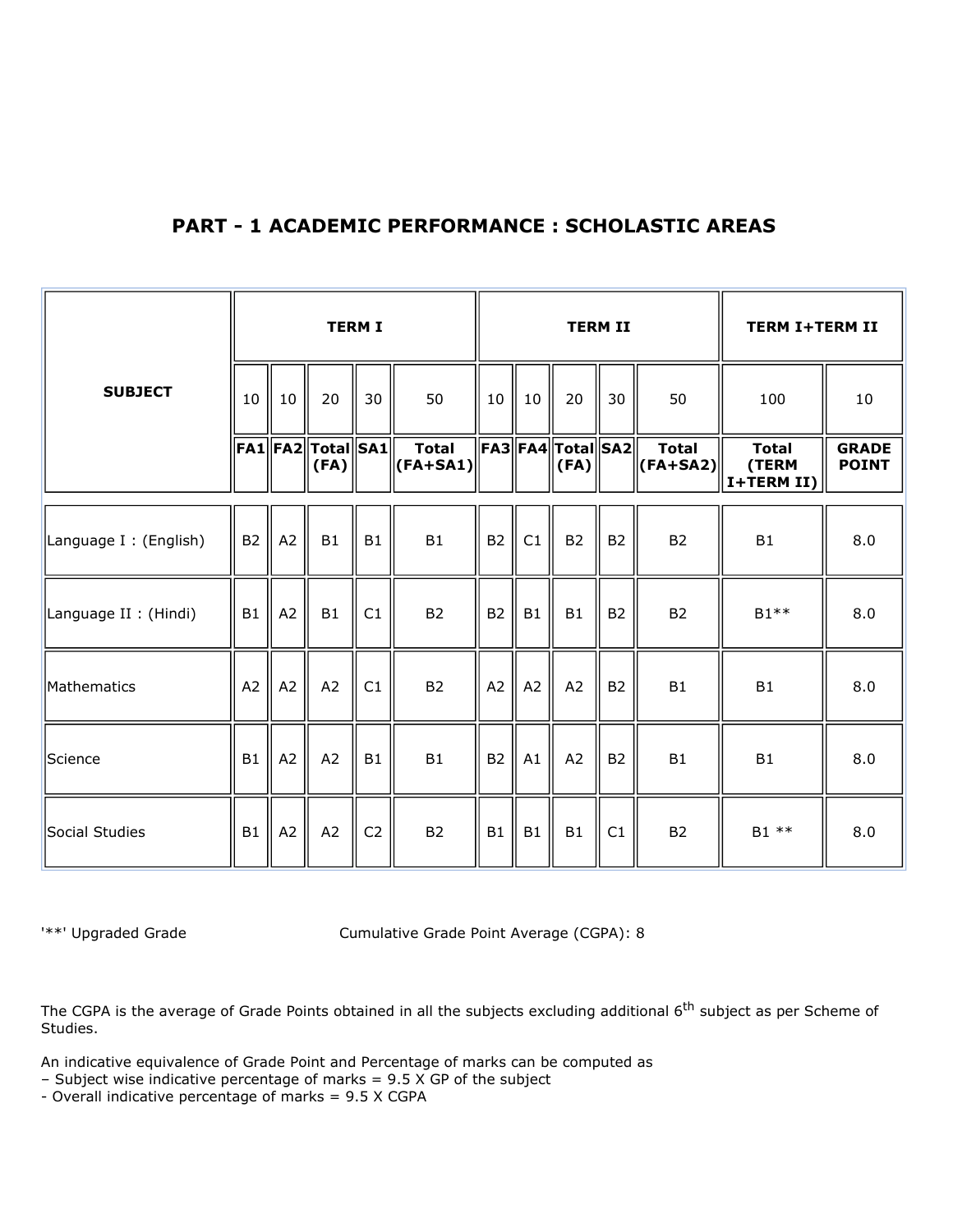| <b>Co-Scholastic</b>                                                                 |                                                                                                                                                                                                                                    |   |  |  |  |
|--------------------------------------------------------------------------------------|------------------------------------------------------------------------------------------------------------------------------------------------------------------------------------------------------------------------------------|---|--|--|--|
| 2 A : Life Skills<br>i. Thinking Skills                                              | The pupil can identify interpret and analyse problems. She has imaginative skills and<br>raises questions. She is original and flexible in generating her ideas. She takes<br>responsibilities and is capable of taking decisions. |   |  |  |  |
| llii. Social Skills                                                                  | The pupil is able to communicate effectively, identify others problems and respond to<br>their requirements. She shows empathy and takes criticism positively.                                                                     | Α |  |  |  |
| lliii. Emotional Skills                                                              | The pupil is capable of identifying her strengths and weaknesses. She is able to cope<br>with stress and is comfortable with herself.                                                                                              | Α |  |  |  |
| 2B: Work Education                                                                   | The pupil exhibits a positive attitude and a collaborative approach to the learning<br>process. She has innovative ideas, plans and is adept at time management.                                                                   | Α |  |  |  |
| 2C: Visual and Performing<br> Arts                                                   | most of the time, takes part enthusiastically in dramatics                                                                                                                                                                         | B |  |  |  |
| <b>2D: Attitudes and Values</b><br>li. Towards Teachers                              | shows respect and courtesy at all times inside and outside the classroom and is<br>always ready to bear the responsibity.                                                                                                          | A |  |  |  |
| lii. Towards School mates                                                            | is helpful, polite and close with mates and possesses good language                                                                                                                                                                | Α |  |  |  |
| lliii. Towards School<br>Programmes & Environment                                    | punctual in school programmes but takes assigned job of limited choice                                                                                                                                                             | B |  |  |  |
| liv. Value Systems                                                                   | is courteous, forgiving, polite, cooperative, honest to ideas to work as a leader and<br>follows rules.                                                                                                                            | Α |  |  |  |
| 3A: Co-Scholastic<br><b>Activities</b><br>i. Literary and Creative<br> Skills        | is able to inspire others to participate in different events                                                                                                                                                                       | B |  |  |  |
| llii. Information and<br>$ ({\rm ICT}) $                                             | Communication Technology   takes keen interest and is able to apply theoritical knowledge in practicals.                                                                                                                           | A |  |  |  |
| $\parallel$ 3B: Health and Physical<br>Education<br>i. Sports / Indigenous<br>Sports | has potential but needs concentration                                                                                                                                                                                              | C |  |  |  |
| llii. Yoga                                                                           | She exhibits disciplined posture and mind with an interest to learn further.                                                                                                                                                       | B |  |  |  |

## **Result : Qualified / Eligible for Improvement of Performance( EIOP)**